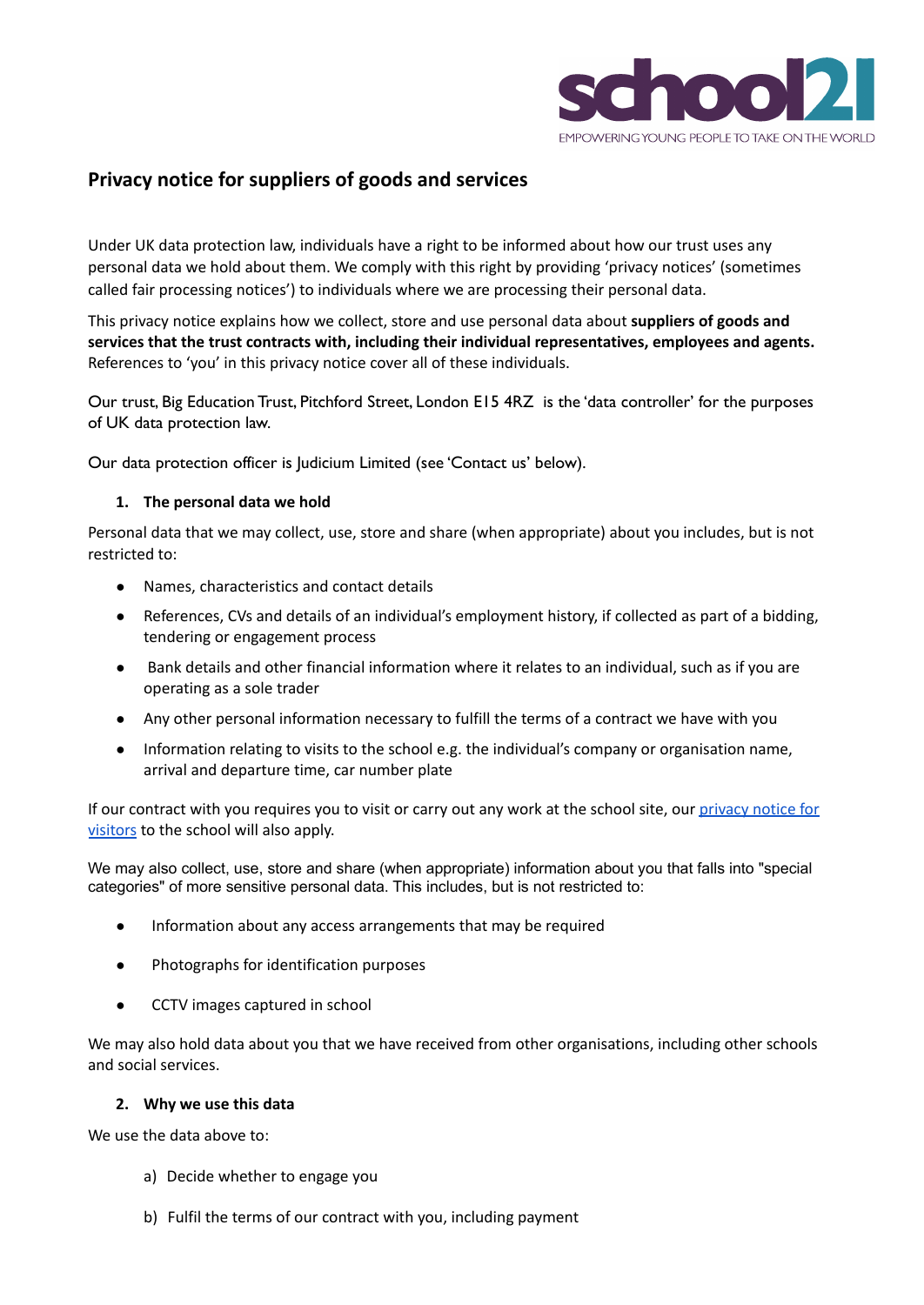- c) Keep accurate records of the suppliers that we use
- d) Identify you while on the school site, and keep all individuals safe
- e) Keep pupils and staff safe while you are on the school site
- f) Keep accurate records of visits to the school

## **2.1 Use of your personal data for marketing purposes**

Where you have given us consent to do so, we may send you marketing information by email or text promoting school events, campaigns, charitable causes or services that may be of interest to you.

You can withdraw consent or 'opt out' of receiving these texts and/or emails at any time by clicking on the "Unsubscribe" link at the bottom of any such communication, or by contacting us (see 'Contact us' below).

#### **2.2 Use of your personal data in automated decision making and profiling**

We do not currently process any personal data through automated decision making or profiling. If this changes in the future, we will amend any relevant privacy notices in order to explain the processing to you, including your right to object to it.

## **3. Our lawful basis for using this data**

We only collect and use personal information about you when the law allows us to. Most commonly, we use it where we need to:

- Comply with a legal obligation
- Carry out a task in the public interest

Less commonly, we may also use personal information about you where:

- You have given us consent to use it in a certain way
- We need to protect your vital interests (or someone else's interests where you have provided us with consent to use your data, you may withdraw this consent at any time. We will make this clear when requesting your consent, and explain how you go about withdrawing consent if you wish to do so.

Where you have provided us with consent to use your data, you may withdraw this consent at any time. We will make this clear when requesting your consent, and explain how you would go about withdrawing consent if you wish to do so.

#### **3.1 Our basis for using special category data**

For 'special category' data, we only collect and use it when we have both a lawful basis, as set out above, and one of the following conditions for processing as set out in UK data protection law:

- We have obtained your explicit consent to use your personal data in a certain way
- We need to perform or exercise an obligation or right in relation to employment, social security or social protection law
- We need to protect an individual's vital interests (i.e. protect your life or someone else's life), in situations where you're physically or legally incapable of giving consent
- The data concerned has already been made manifestly public by you
- We need to process it for the establishment, exercise or defence of legal claims
- We need to process it for reasons of substantial public interest as defined in legislation
- We need to process it for health or social care purposes, and the processing is done by, or under the direction of, a health or social work professional or by any other person obliged to confidentiality under law
- We need to process it for public health reasons, and the processing is done by, or under the direction of, a health professional or by any other person obliged to confidentiality under law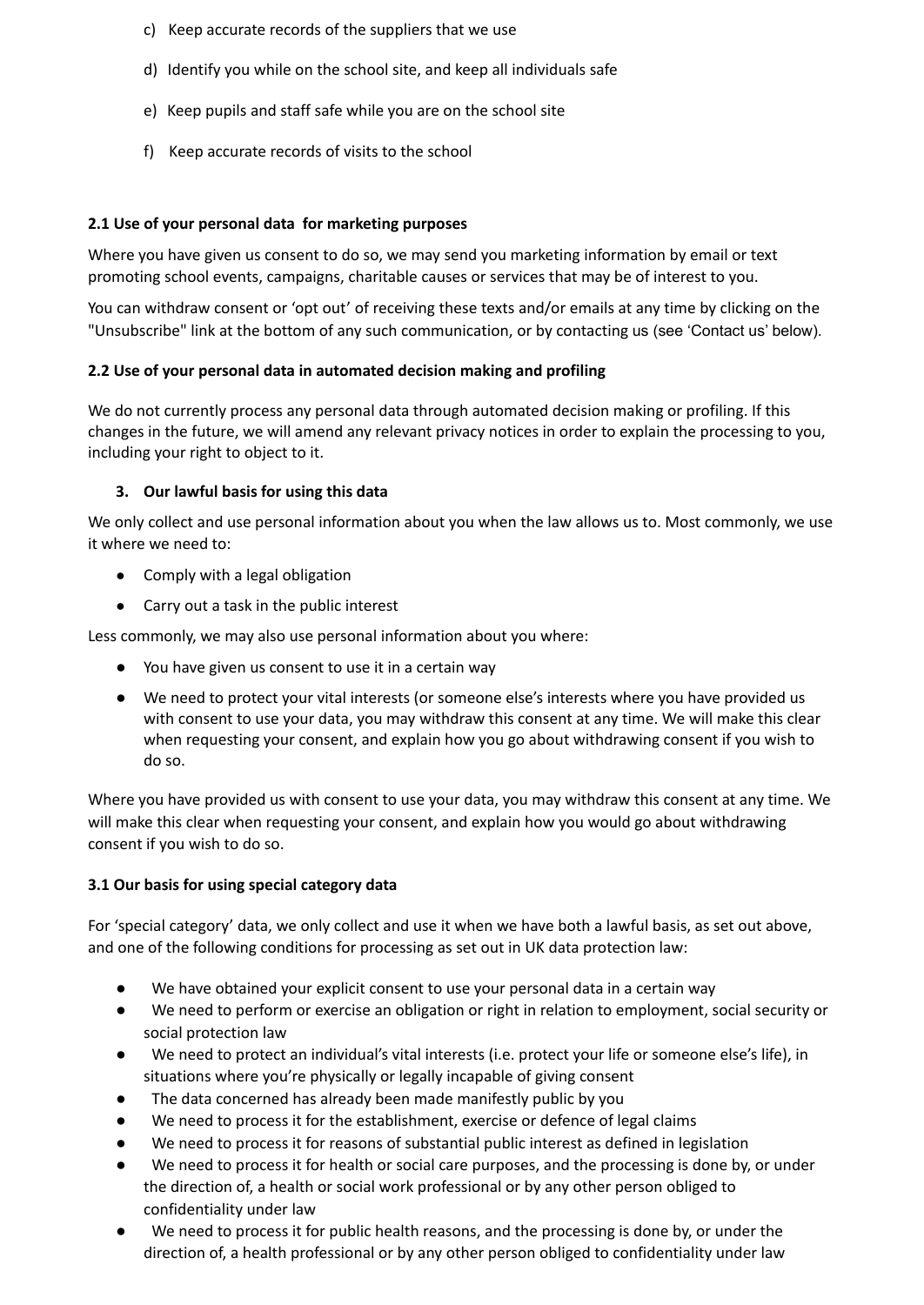We need to process it for archiving purposes, scientific or historical research purposes, or for statistical purposes, and the processing is in the public interest

For criminal offence data, we will only collect and use it when we have both a lawful basis, as set out above, and a condition for processing as set out in UK data protection law. Conditions include:

- We have obtained your consent to use it in a specific way
- We need to protect an individual's vital interests (i.e. protect your life or someone else's life), in situations where you're physically or legally incapable of giving consent
- The data concerned has already been made manifestly public by you
- We need to process it for, or in connection with, legal proceedings, to obtain legal advice, or for the establishment, exercise or defence of legal rights
- We need to process it for reasons of substantial public interest as defined in legislation

# **4. Collecting this data**

While the majority of the information we collect from you is mandatory, there is some information that can be provided voluntarily.

Whenever we seek to collect information from you, we make it clear whether you must provide this information (and if so, what the possible consequences are of not complying), or whether you have a choice.

Most of the data we hold about you will come from you, but we may also hold data about you from:

- Local authorities
- Government departments or agencies
- Police forces, courts, tribunals

# **5. How we store this data**

We keep personal information about you while you volunteer at our school. We may also keep it beyond your work at our school if this is necessary. Our data retention policy sets out how long we keep information about governors/trustees and other volunteers.

You can request a copy of the Data Retention Policy by emailing info@school21.org.uk

We have put in place appropriate security measures to prevent your personal information from being accidentally lost, used or accessed in an unauthorised way, altered or disclosed.

We will dispose of your personal data securely when we no longer need it.

#### **6. Who we share data with**

We do not share information about you with any third party without your consent unless the law and our policies allow us to do so.

Where it is legally required, or necessary (and it complies with UK data protection law) we may share personal information about you with:

- Government departments or agencies
- Our local authority, London Borough of Newham to meet our legal obligations to share certain information with it, such as safeguarding concerns
- Our regulator i.e. Ofsted
- Our auditors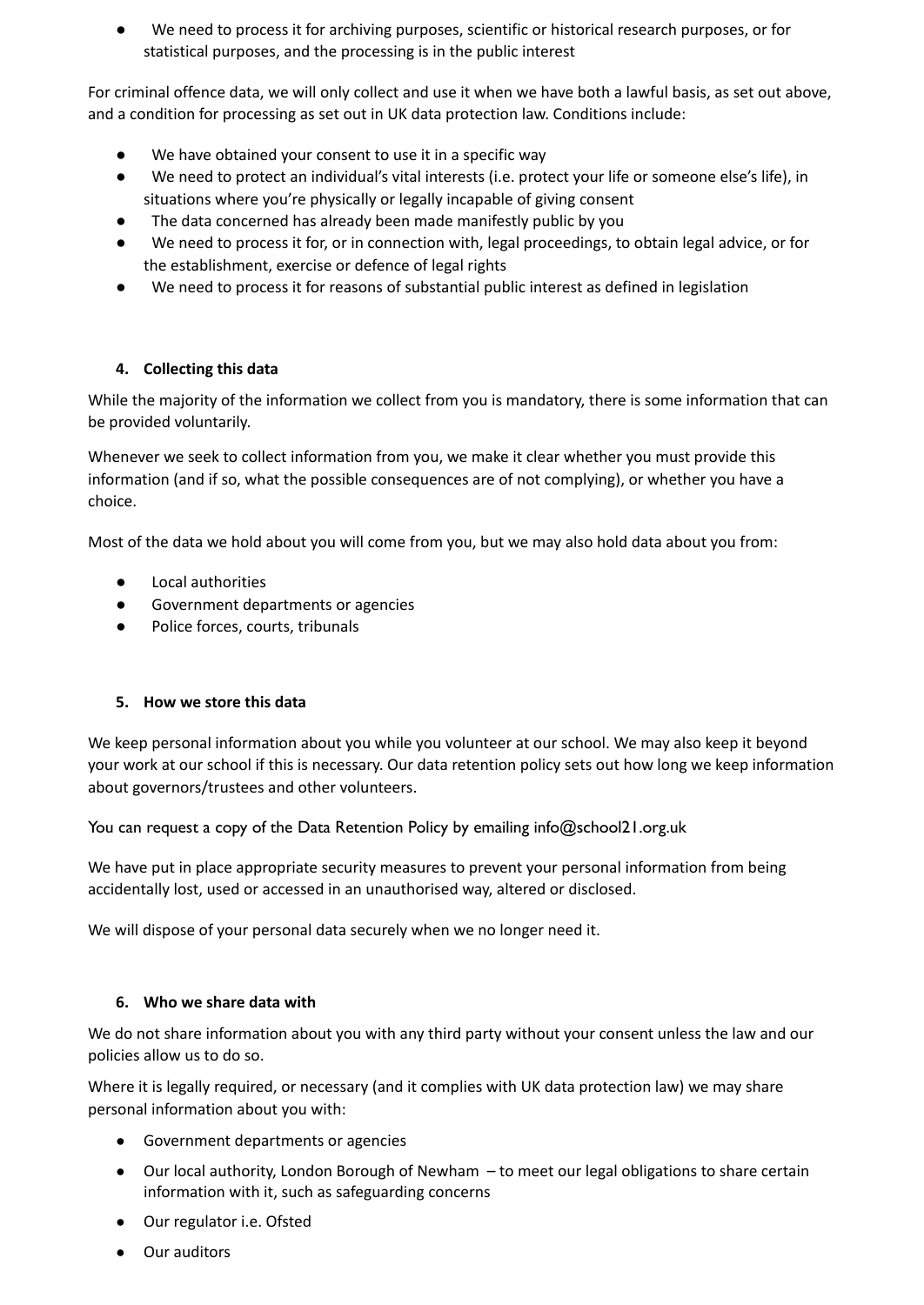- **Health authorities**
- Security organisations
- Professional advisers and consultants
- Charities and voluntary organisations
- Police forces, courts

#### **6.1 Transferring data internationally**

Where we transfer your personal data to a third-party country or territory, we will do so in accordance with UK data protection law.

In cases where we have to set up safeguarding arrangements to complete this transfer, you can get a copy of these arrangements by contacting us.

#### **7. Your rights**

#### **7.1 How to access the personal information that we hold about you**

Individuals have a right to make a 'subject access request' to gain access to personal information that we hold about you.

If you make a subject access request, and if we do hold information about you, we will (subject to any exemptions that may apply):

- Give you a description of it
- Tell you why we are holding and processing it, and how long we will keep it for
- Explain where we got it from, if not from you
- Tell you who it has been, or will be, shared with
- Let you know whether any automated decision-making is being applied to the data, and any consequences of this
- Give you a copy of the information in an intelligible form

You may also have a right for your personal information to be transmitted electronically to another organisation in certain circumstances.

If you would like to make a request, please contact us (see 'Contact us' below).

#### **7.2 Your other rights regarding your data**

Under UK data protection law, you have certain rights regarding how your personal data is used and kept safe. You have the right to:

- Object to the use of your personal data if it would cause, or is causing, damage or distress
- Prevent your data being used to send direct marketing
- Object to the use of your personal data for decisions being taken by automated means (by a computer or machine, rather than a person)
- In certain circumstances, have inaccurate personal data corrected
- In certain circumstances, have the personal data we hold about you deleted or destroyed, or restrict its processing
- Withdraw your consent, where you previously provided it for the collection, processing and transfer of your personal data for a specific purpose